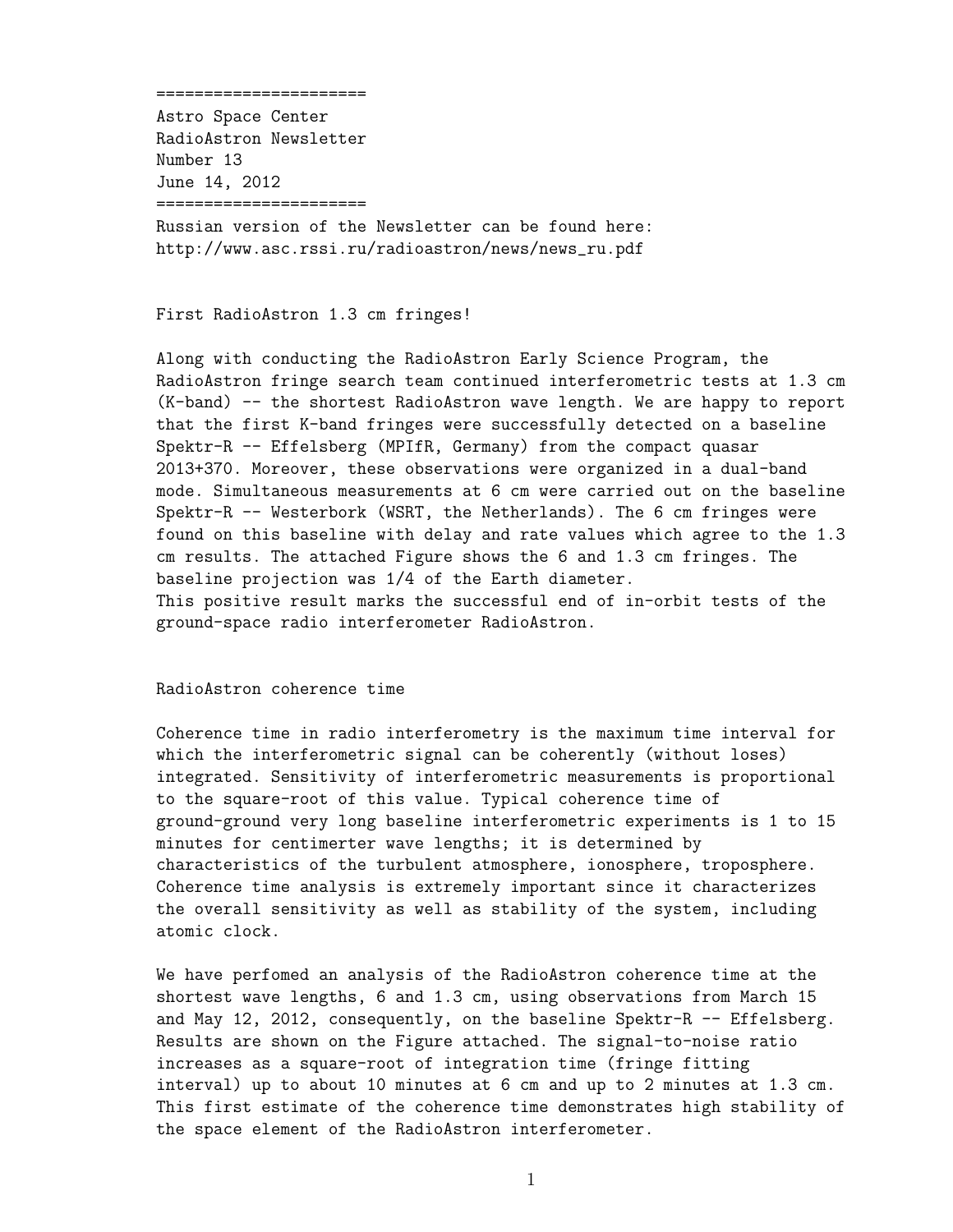RadioAstron International Science Council meeting 2012

The RadioAstron International Science Council (RISC) will meet for several days in Pushchino, Moscow region, starting from June 18, 2012. The main goal of the meeting is to discuss the current status of the mission and plans for organization of future RadioAstron experiments. The meeting will unite representatives of Russian and International institutions including many major radio observatories of the world.

With best regards, Nikolai Kardashev (nkardash@asc.rssi.ru) Yuri Kovalev (yyk@asc.rssi.ru)

To subscribe or un-subscribe to the Newsletter, use: http://asc-lebedev.ru/index2.php?engdep=22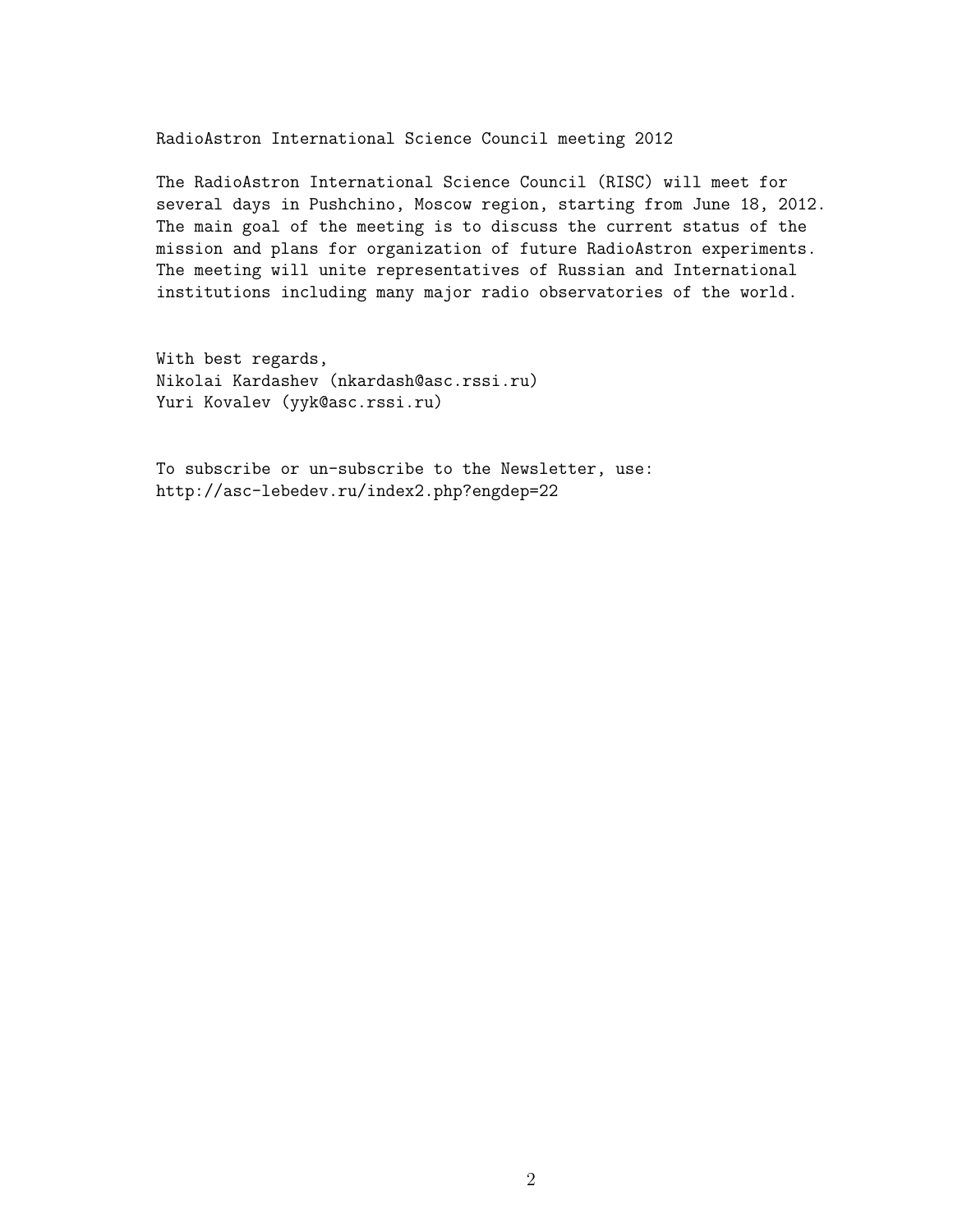

Fringes from the quasar 2013+370 on the baseline Spektr-R – Westerbork at 6 cm (top) and Spektr-R – Effelsberg at 1.3 cm (bottom) Integration time: 65 seconds. Baseline projection length: 1/4 Earth diameter. The signal-to-noise ratio is shown versus residual delay and fringe rate.